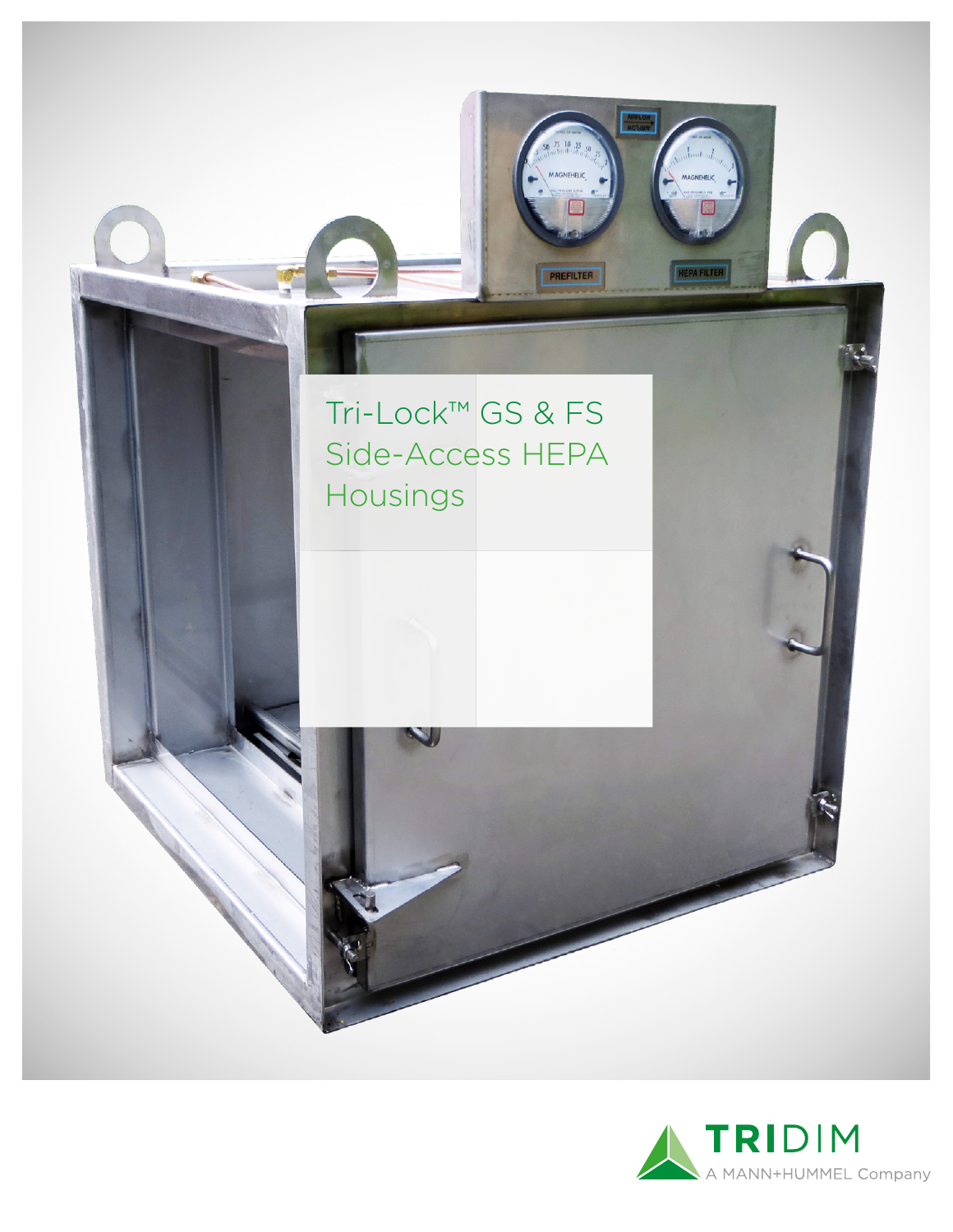## Tri-Lock™ FS & GS Side-Access Housings

#### **FEATURES**

- Available in either gasket seal (GS) or gel seal (FS)
- Factory assembled
- **Available in galvanized and** stainless steel
- Heavy duty construction
- True filter-locking mechanism
- Optional prefilter section
- **Positive pressure door-to**housing seal
- Unique door hinge
- Factory-installed flange
- Large list of options

#### **APPLICATIONS**

Tri-Lock™ HEPA side-access applications, including:

- **HVAC** systems
- Air handlers
- $\blacksquare$  Industrial plants
- Food industry
- **Pharmaceutical**
- **Microelectronics**
- **Hospital**
- **Bio medical**

### **SIDE-ACCESS HOUSINGS FOR HEPA FILTERS AND OPTIONAL PREFILTERS**

Tri-Lock™ GS and Tri-Lock™ FS HEPA side access housings are available to house either gasket or gel-seal HEPA filters. Both housings feature a heavy-duty design that is essential for the demanding and critical applications that require HEPA filtration.

The Tri-Lock™ GS and Tri-Lock™ FS are factoryassembled units of one-piece construction. Each housing is manufactured to meet the end-user requirements.

Both the Tri-Lock™ GS and FS have a standard construction of galvanized steel, but are also available in optional stainless steel. Straight seams are intermittently welded and silicone housing is designed for a range of caulked to prevent air leakage. An optional prefilter section is available to accommodate 2" or 4"-deep prefilters.

> Tri-Dim's Tri-Lock housings offer a true HEPA locking mechanism that will properly seal the filter in the housing, reducing the potential for air bypass in your critical environments.

> The Tri-Lock™ GS and FS housings feature handtorqued door latches to provide a positivepressure door-to-housing seal and to ease filter



servicing. A unique door hinge allows the door to either remain on its hinges or be completely removed for easier filter change out.

The Tri-Lock™ GS and FSl housings come with a factory-installed flange that is suitable for connection to either ductwork or the air handler system.

Both the FS and GS models are offered with a large number of options, so housings can be customized to meet any application-specific requirements.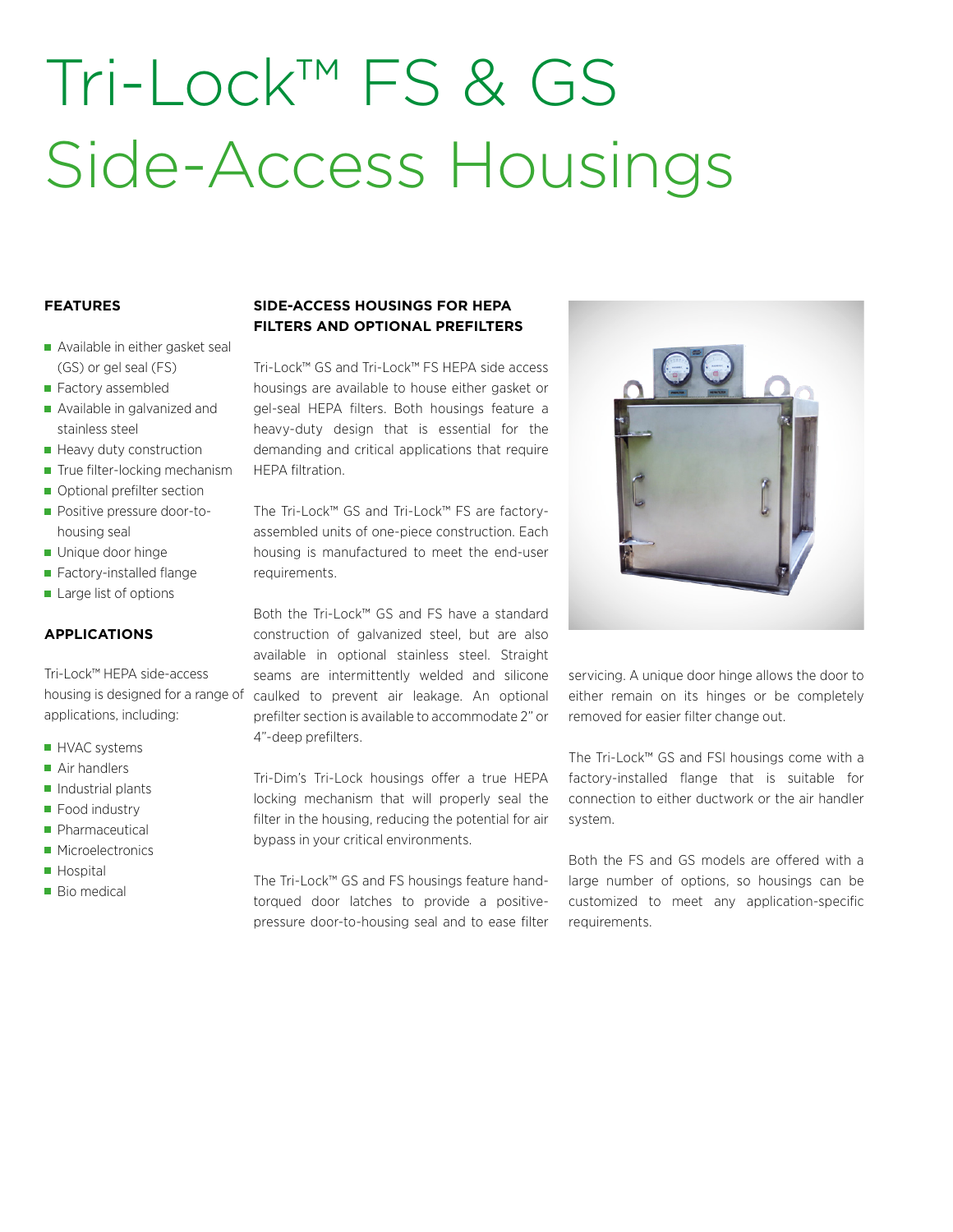### Tri-Lock™ FS & GS Versions

#### **TRI-LOCK GS™ – GASKET SEAL HEPA HOUSING**

The Tri-Lock GS™ HEPA housing achieves a filter-to-housing gasket seal through a continuous flat mounting surface on the interior of the housing, which mates to a perimeter gasket on the filter. Top and bottom hand-operated crank locking mechanisms secure the filter(s) against the housing's perimeter mounting surface, compressing the gasket.



#### **TRI-LOCK FS™ – GEL SEAL HEPA HOUSING**

The Tri-Lock FS™ HEPA Housing has a continuous-perimeter knife edge on the interior of the housing, which mates into the gel-filled perimeter channel on the face of the filter to create a seal between the two elements. The hand-operated locking mechanism guides and secures the filter into the knife-edge—penetrating the gel and forming a positive seal on the filter face. The locking mechanism is designed so that if the filter and the knife edge do not line up correctly the door will not shut.



#### **TRI-PURE™ HEPA & HEPAMAX™**

Tri-Dim offers a full line of separator-style HEPA filters to meet your application demands. These include both standard capacity HEPA filters, which are rated at 250 FPM; and high capacity HEPAMAX™ filters rated at 500 FPM.

Tri-Dim offers both versions in gasket or gel seal variants, particleboard or metal-frame construction, and high temperature models to correspond with your requirements.

Varying levels of efficiency and testing methods are available starting at 99.97% @ 0.3 microns. Please contact your local sales representative or local office for more information on Tri-Dim's Tri-Pure™ HEPA and HEPAMAX™ filters.